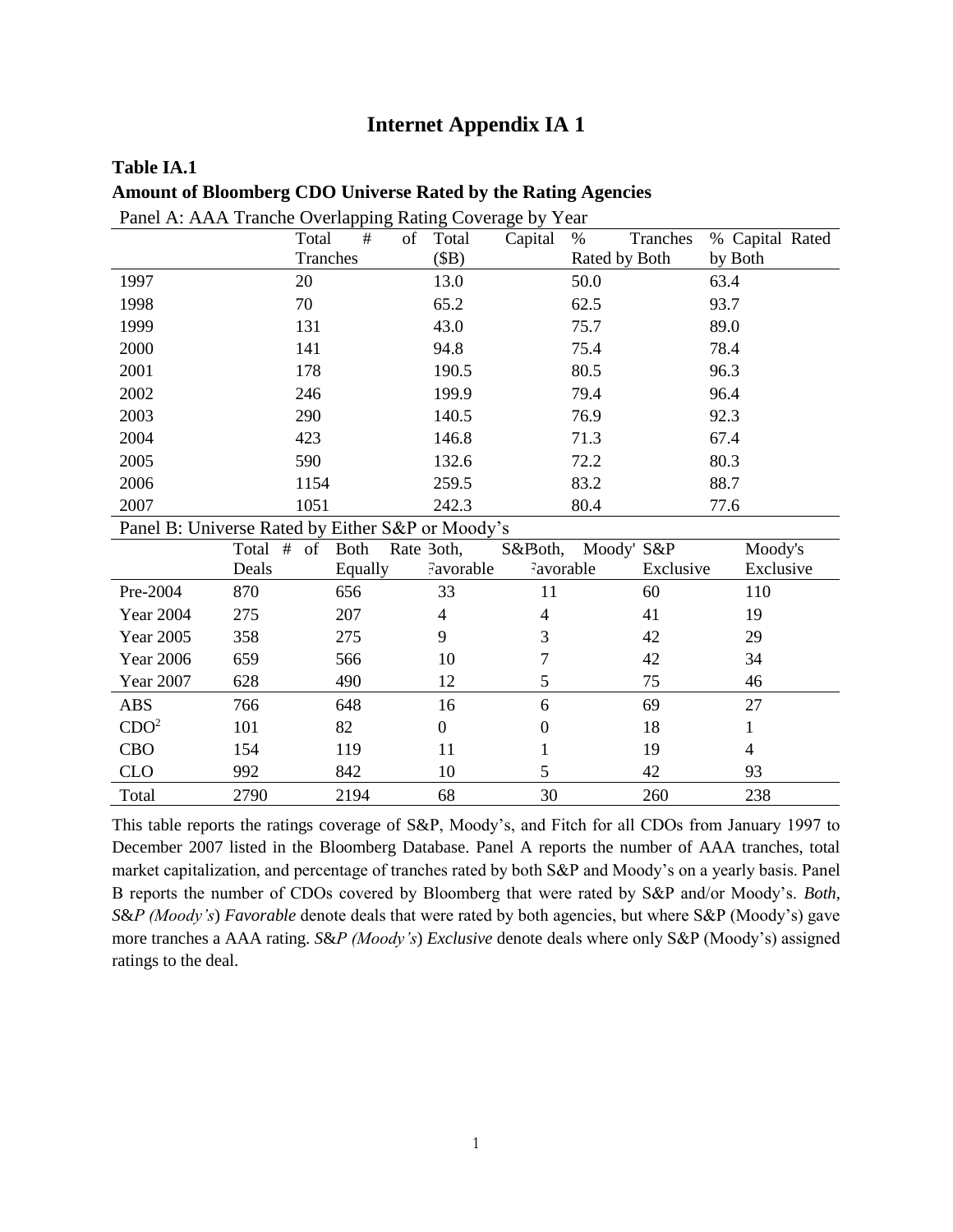| Dependent Variable: S&P Reported SDR |           |  |  |
|--------------------------------------|-----------|--|--|
|                                      |           |  |  |
| <b>Estimated SDR</b>                 | 1.13      |  |  |
|                                      | (118.34)  |  |  |
| Intercept                            | $-0.006$  |  |  |
|                                      | $(-1.77)$ |  |  |
| No. Obs.                             | 683       |  |  |
| R-squared                            | .9536     |  |  |

# **Table IA.2 Replication of S&P's Collateral Risk Model**

This table reports the results of OLS regressions. The dependent variable is the SDR of the AAA tranches in the first surveillance report as published by S&P*. 'Estimated SDR',* or Estimated Scenario Default Rate, is the SDR generated from our replication of S&P's collateral risk model. White (1980) heteroskedasticity-adjusted t-statistics are in parentheses.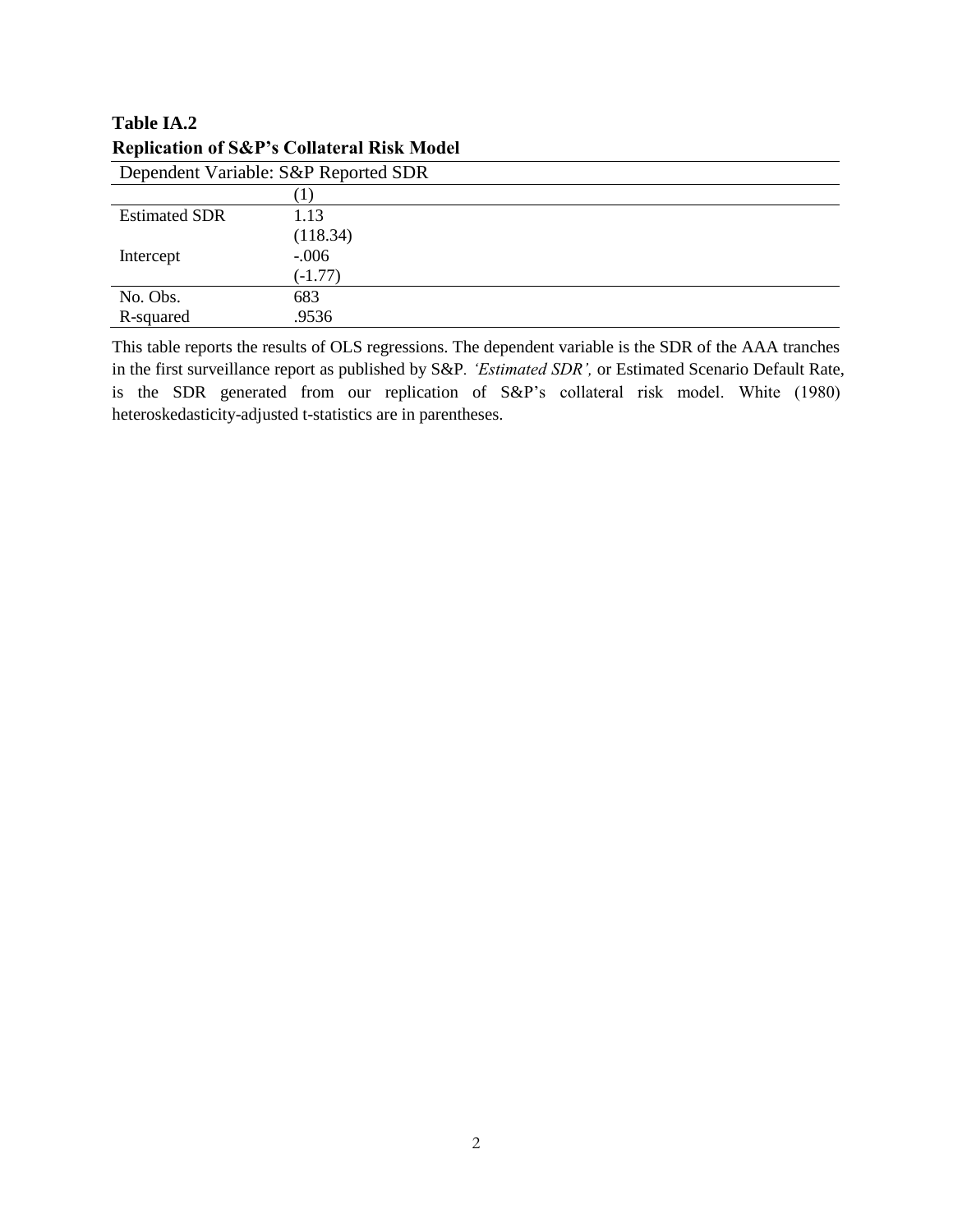|                          | All CDO <sub>s</sub> |                    | ABS CDOs                 |                    |
|--------------------------|----------------------|--------------------|--------------------------|--------------------|
| One Rater                | 0.998<br>$(-0.01)$   | 1.145<br>(0.48)    | 0.605<br>$(-1.39)$       | 0.978<br>$(-0.05)$ |
| Two - Disagree           | 0.864<br>$(-0.40)$   | 0.749<br>$(-0.77)$ | 1.785<br>(1.20)          | 1.876<br>(1.37)    |
| Credit Spread            |                      | 1.258<br>(6.21)    |                          | 1.220<br>(3.59)    |
| Spread w/ Price          |                      | 1.091<br>(1.71)    |                          | 1.016<br>(0.16)    |
| <b>Fitch Rated</b>       | 0.540<br>$(-3.66)$   | 0.523<br>$(-3.39)$ | 0.465<br>$(-3.72)$       | 0.460<br>$(-3.46)$ |
| CDO <sup>2</sup>         | 1.388<br>(1.27)      | 1.057<br>(0.19)    |                          |                    |
| <b>CBO</b>               | 0.090<br>$(-2.37)$   | 0.119<br>$(-2.06)$ |                          |                    |
| <b>CLO</b>               | 0.054<br>$(-7.42)$   | 0.059<br>$(-6.02)$ |                          |                    |
| <b>ABS</b> Year Controls | Y                    | Y                  | Y                        | Y                  |
| <b>Year Controls</b>     | Y                    | Y                  | $\overline{\phantom{a}}$ |                    |
| No. Obs.                 | 2790                 | 2466               | 766                      | 686                |
| R-Squared                | 0.335                | 0.383              | 0.194                    | 0.200              |

**Table IA.3 Multiple Credit Ratings and Worst Performance**

This table reports the results of ordered logit regressions. The dependent variables, '*Worst Performance*', is a binary variable that takes on a value of one if an originally AAA rated tranche in the deal either a) holds a rating of 'C' or 'D' as of June 30, 2010 or b) has its rating withdrawn as of June 30, 2010 following sufficient downgrades to classify the deal as speculative grade. *One Rater* is a dummy variable that takes on a value of one when the deal is rated by either S&P or Moody's, but not both agencies, and zero otherwise. Similarly, *Two - Disagree* is a dummy variable that takes on a value of one when the CDO is rated by both S&P and Moody's and they disagree about ratings on some AAA tranches, and zero otherwise. *Credit Spread* (*Spread w/ Price*) is the weighted-average AAA credit (yield) spread scaled by 10 basis points. *Fitch Rated* is a dummy variable that is set to one when Fitch rates at least one tranche in the CDO, and zero otherwise. *CDO<sup>2</sup>* is a dummy variable that takes on a value of one when the security is a CDO of CDOs and zero otherwise. *CBO* is a dummy variable that takes on a value of one when the security is a collateralized bond obligation and zero otherwise*. CLO* is a dummy variable that takes on a value of one when the security is a collateralized loan obligation and zero otherwise*. (ABS) Year Controls*  indicates specifications when year fixed effects (interacted with an ABS collateral dummy) were used for years 2003-2007. Reported are odds ratios with White (1980) heteroskedasticity-adjusted t-statistics in parentheses.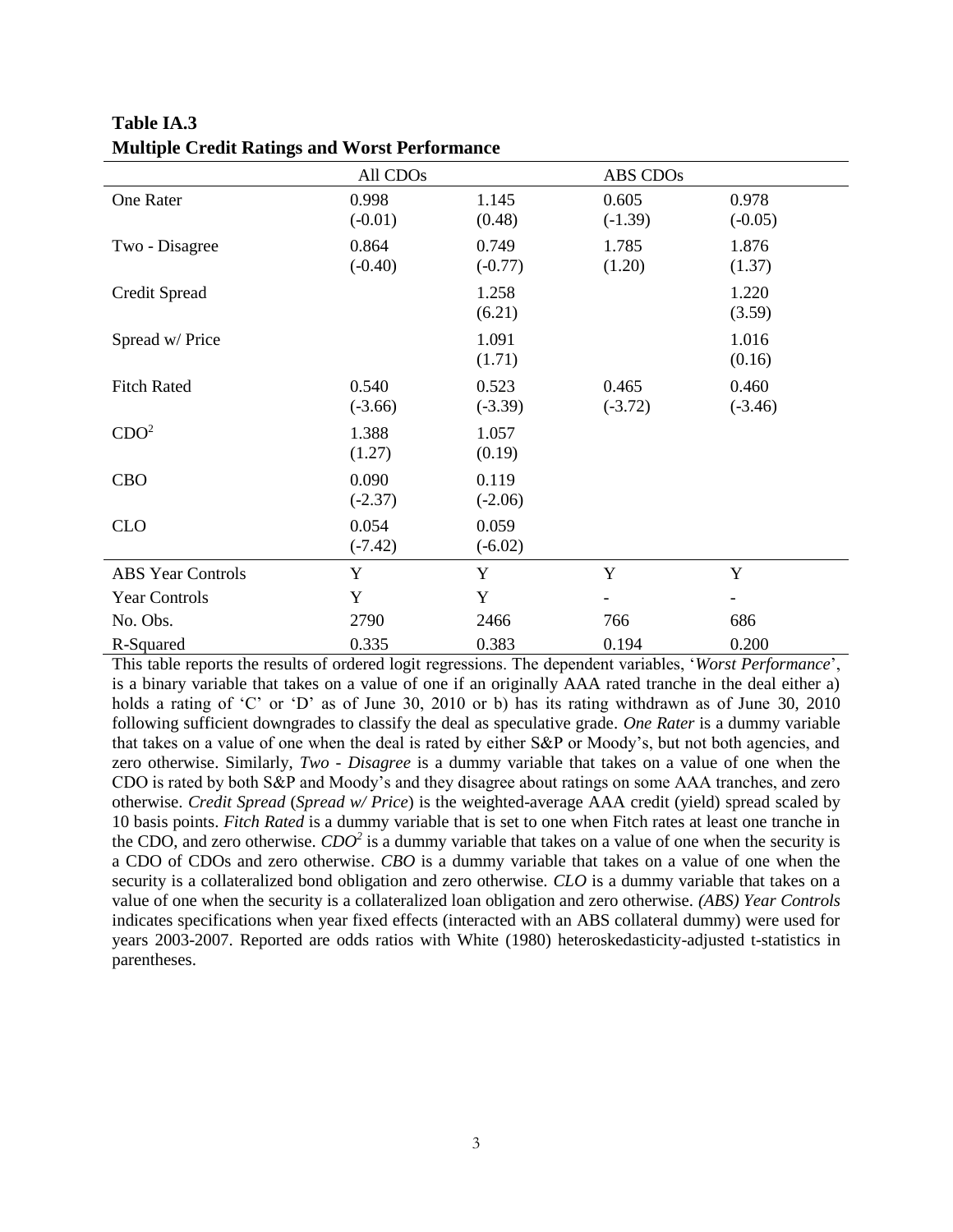# **Table IA.4 Bloomberg Universe, Alternative Regression Models on CDO Performance** Panel A: Ordered Probit Regression

|                          | S&P        | Moody's    |           | Worst       |
|--------------------------|------------|------------|-----------|-------------|
|                          | Downgrades | Downgrades | E.O.D.    | Performance |
| One Rater                | $-0.373$   | $-0.038$   | $-0.538$  | 0.139       |
|                          | $(-3.17)$  | $(-0.30)$  | $(-3.66)$ | (0.98)      |
| Two - Disagree           | $-0.106$   | $-0.286$   | $-0.245$  | $-0.229$    |
|                          | $(-0.70)$  | $(-2.01)$  | $(-1.16)$ | $(-1.10)$   |
| Spread                   | 0.055      | 0.067      | 0.050     | 0.134       |
|                          | (2.33)     | (2.44)     | (2.67)    | (6.81)      |
| Spread w/ Price          | 0.027      | 0.049      | $-0.046$  | 0.056       |
|                          | (1.15)     | (2.36)     | $(-1.79)$ | (2.17)      |
| <b>Fitch Rated</b>       | $-0.049$   | $-0.178$   | $-0.167$  | $-0.356$    |
|                          | $(-0.74)$  | $(-2.63)$  | $(-1.77)$ | $(-3.40)$   |
| CDO <sup>2</sup>         | $-0.281$   | $-0.021$   | $-0.328$  | 0.020       |
|                          | $(-1.93)$  | $(-0.16)$  | $(-2.10)$ | (0.12)      |
| <b>CBO</b>               | $-0.088$   | $-0.071$   | $-0.443$  | $-0.985$    |
|                          | $(-0.59)$  | $(-0.54)$  | $(-1.35)$ | $(-2.42)$   |
| <b>CLO</b>               | $-0.550$   | $-0.721$   | $-1.345$  | $-1.202$    |
|                          | $(-6.99)$  | $(-9.28)$  | $(-8.56)$ | $(-6.68)$   |
| <b>ABS</b> Year Controls | Y          | Y          | Y         | Y           |
| <b>Year Controls</b>     | Y          | Y          | Y         | Y           |
| No. Obs.                 | 2231       | 2175       | 2466      | 2466        |
| R-Squared                | 0.180      | 0.176      | 0.428     | 0.384       |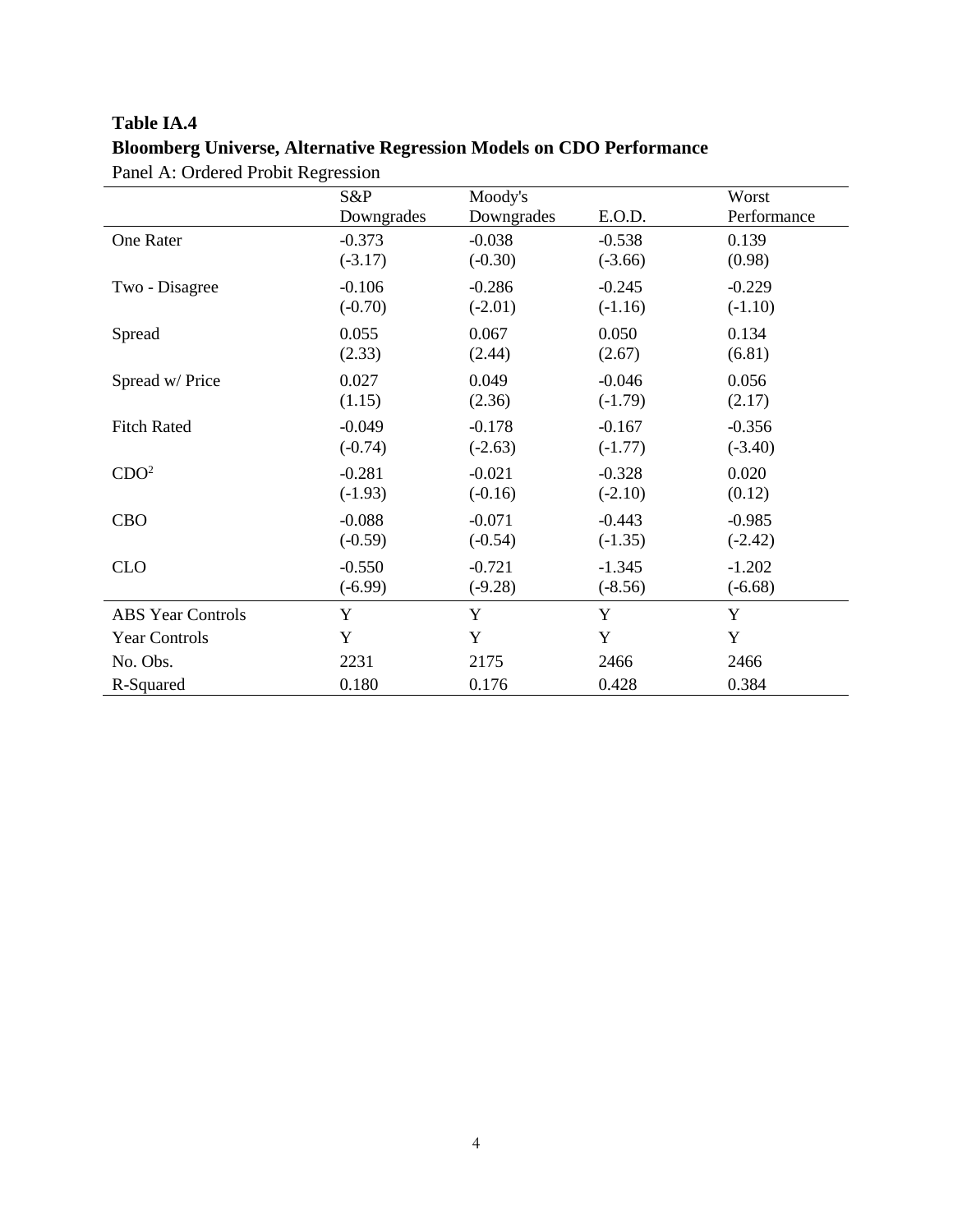# **Table IA.4 Continued**

|                          | S&P        | Moody's     |           | Worst       |
|--------------------------|------------|-------------|-----------|-------------|
|                          | Downgrades | Downgrades  | E.O.D.    | Performance |
| <b>One Rater</b>         | $-1.233$   | 0.955       | $-0.072$  | 0.008       |
|                          | $(-2.10)$  | (1.77)      | $(-4.00)$ | (0.46)      |
| Two - Disagree           | $-0.711$   | $-0.988$    | $-0.046$  | $-0.025$    |
|                          | $(-0.97)$  | $(-1.48)$   | $(-1.42)$ | $(-1.06)$   |
| Spread                   | 0.285      | 0.344       | 0.012     | 0.024       |
|                          | (2.52)     | (2.37)      | (3.14)    | (6.37)      |
| Spread w/ Price          | 0.140      | 0.265       | $-0.003$  | 0.012       |
|                          | (1.32)     | (2.47)      | $(-0.90)$ | (3.52)      |
| <b>Fitch Rated</b>       | $-0.165$   | $-0.119$    | $-0.028$  | $-0.045$    |
|                          | $(-0.54)$  | $(-0.37)$   | $(-1.74)$ | $(-3.26)$   |
| CDO <sup>2</sup>         | $-1.810$   | $-0.131$    | $-0.108$  | 0.035       |
|                          | $(-2.55)$  | $(-0.21)$   | $(-2.20)$ | (0.76)      |
| <b>CBO</b>               | $-0.692$   | $-1.633$    | $-0.069$  | $-0.063$    |
|                          | $(-1.23)$  | $(-3.58)$   | $(-4.64)$ | $(-4.88)$   |
| <b>CLO</b>               | $-4.639$   | $-4.963$    | $-0.107$  | $-0.066$    |
|                          | $(-13.13)$ | $(-13.81)$  | $(-7.70)$ | $(-5.90)$   |
| Intercept                | 2.964      | 2.918       | 0.077     | $-0.011$    |
|                          | (4.81)     | (4.32)      | (4.16)    | $(-0.59)$   |
| <b>ABS Year Controls</b> | Y          | Y           | Y         | Y           |
| <b>Year Controls</b>     | Y          | $\mathbf Y$ | Y         | Y           |
| No. Obs.                 | 2231       | 2175        | 2466      | 2466        |
| R-Squared                | 0.620      | 0.639       | 0.402     | 0.319       |

Panel B: OLS Regression

This table reports the results of ordered probit (Panel A) and OLS (Panel B) regressions. The dependent variables are listed in the column headers. '*S*&*P Downgrades'* is the number of notches that the lowest tranche originally rated AAA was downgraded by S&P as of June 30, 2010. '*Moody's Downgrades'* is the number of notches that the lowest tranche originally rated AAA was downgraded by Moody's as of June 30, 2010*. 'E.O.D.',* or Event of Default, is a binary variable that takes on a value of 1 if the deal has issued an event of default notice, and zero otherwise. '*Worst Performance*' is a binary variable that takes on a value of 1 if an originally AAA rated tranche in the deal either a) holds a rating of 'C' or 'D' as of June 30, 2010 or b) has its rating withdrawn as of June 30, 2010 following sufficient downgrades to classify the deal as speculative grade. *S*&*P (Moody's*) *Exclusive* is a dummy variable that takes on a value of 1 on deals where only S&P (Moody's) assigned ratings to the deal. *Both, S*&*P (Moody's*) *Favorable* is a binary variable that assumes a value of 1 on deals that were rated by both agencies, but where S&P (Moody's) gave more tranches a AAA rating. *Fitch Rated* is a dummy variable that is set to 1 when Fitch rates at least one tranche in the CDO, and zero otherwise. All other variables are described in Table 5. Reported are regression coefficients with White (1980) heteroskedasticity-adjusted t-statistics in parentheses.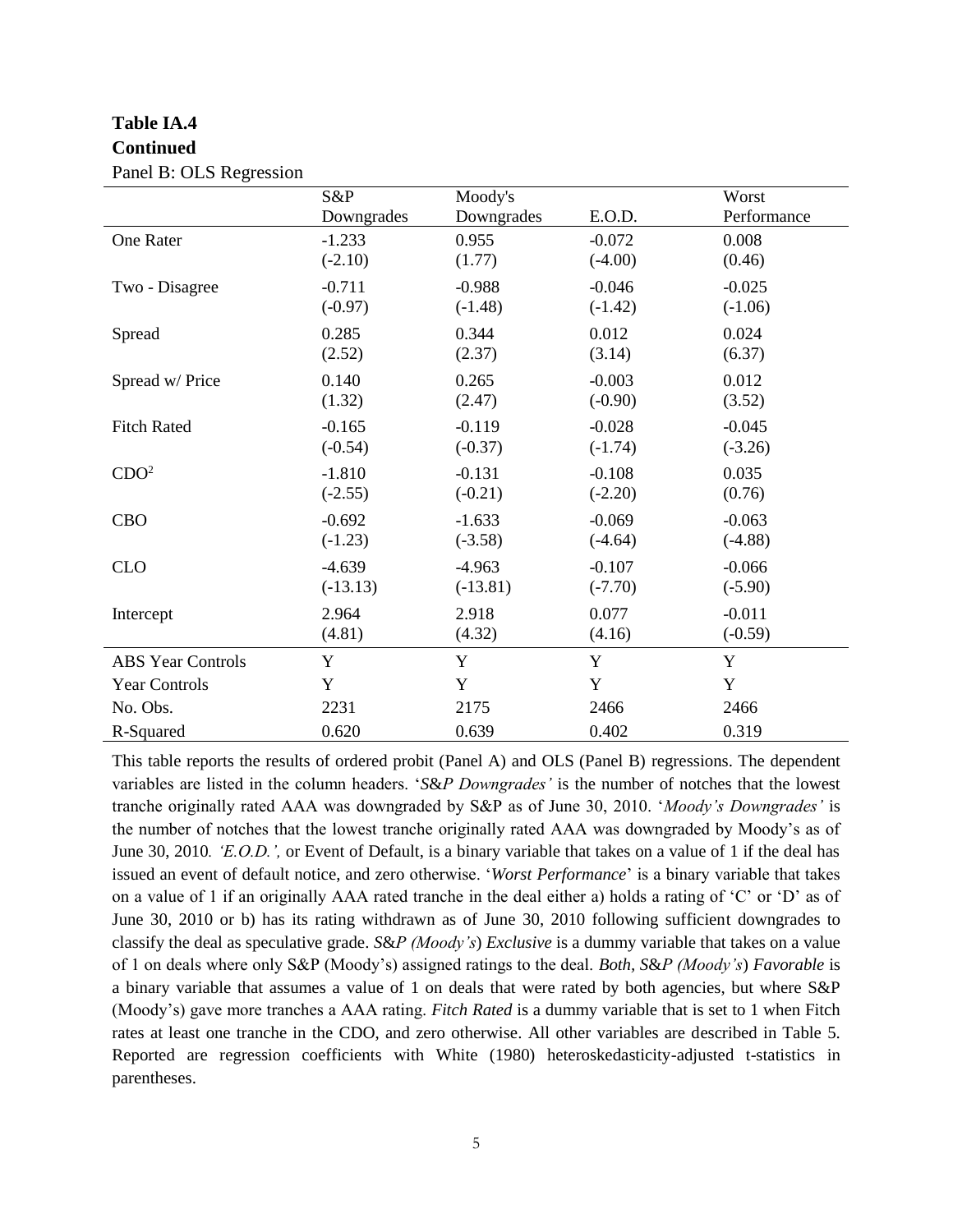| Panel A: AAA Adjustments Across Rating Agencies          |           |             |            |             |                          |
|----------------------------------------------------------|-----------|-------------|------------|-------------|--------------------------|
|                                                          | S&P       | Moody's     | Difference | $p$ -value  | Welch $p$ -value         |
| <b>AAA</b> Adjustment                                    | 3.44%     | 2.07%       | 1.37%      | 0.0006      | $\overline{\phantom{a}}$ |
| <b>Subordination Level</b>                               | 23.64%    | 26.55%      | $-2.91%$   | 0.3345      | 0.3481                   |
| W.A. Collateral Rating                                   | 10.67     | 11.21       | $-0.54$    | 0.6066      | 0.6273                   |
| Deal Size (\$M)                                          | 409.00    | 420.00      | $-11.20$   | 0.8487      | 0.8537                   |
| Panel B: AAA Adjustments Across Number of Ratings        |           |             |            |             |                          |
|                                                          | 1 Rater   | 2 Raters    | Difference | $p$ -value  | Welch $p$ -value         |
| S&P's Adjustment (w/o C.F.)                              | 13.06%    | 11.30%      | 1.76%      | 0.4212      | 0.5246                   |
| Moody's Adjustment                                       | 3.85%     | 4.18%       | $-0.33%$   | 0.9028      | 0.9369                   |
| <b>Subordination Level</b>                               | 24.89%    | 26.34%      | $-1.45%$   | 0.3995      | 0.3537                   |
| W.A. Collateral Rating                                   | 10.89     | 11.58       | $-0.69$    | 0.1352      | 0.1889                   |
| Deal Size (\$M)                                          | 413.00    | 601.00      | $-188.00$  | 0.0003      | < .0001                  |
| Panel C: Multiple Credit Ratings and S&P AAA Adjustments |           |             |            |             |                          |
|                                                          | (1)       | (2)         | (3)        | (4)         | (5)                      |
| One Rater                                                | 0.023     | 0.025       | 0.026      | 0.024       | 0.027                    |
|                                                          | (1.04)    | (1.04)      | (1.10)     | (1.02)      | (1.12)                   |
| Two - Disagree                                           | $-0.003$  | $-0.003$    | $-0.011$   | $-0.002$    | $-0.013$                 |
|                                                          | $(-0.13)$ | $(-0.11)$   | $(-0.48)$  | $(-0.06)$   | $(-0.53)$                |
| <b>Fitch Rated</b>                                       |           | $-0.002$    | 0.014      | $-0.002$    | 0.014                    |
|                                                          |           | $(-0.16)$   | (1.01)     | $(-0.11)$   | (0.97)                   |
| Has Price                                                |           |             |            | 0.003       | $-0.005$                 |
|                                                          |           |             |            | (0.35)      | $(-0.52)$                |
| CDO <sup>2</sup>                                         | 0.047     | 0.047       | 0.067      | 0.047       | 0.067                    |
|                                                          | (1.53)    | (1.52)      | (2.14)     | (1.54)      | (2.14)                   |
| <b>CBO</b>                                               | 0.019     | 0.019       | $-0.005$   | 0.019       | $-0.005$                 |
|                                                          | (1.21)    | (1.09)      | $(-0.28)$  | (1.08)      | $(-0.26)$                |
| <b>CLO</b>                                               | 0.077     | 0.077       | 0.032      | 0.077       | 0.033                    |
|                                                          | (8.07)    | (7.57)      | (2.04)     | (7.55)      | (2.04)                   |
| Intercept                                                | 0.082     | 0.083       | 0.105      | 0.081       | 0.109                    |
|                                                          | (8.14)    | (6.77)      | (7.19)     | (5.63)      | (6.48)                   |
| <b>ABS Year Controls</b>                                 | ${\bf N}$ | $\mathbf N$ | Y          | ${\bf N}$   | $\mathbf Y$              |
| <b>Year Controls</b>                                     | Y         | Y           | Y          | $\mathbf Y$ | Y                        |
| No. Obs.                                                 | 1182      | 1182        | 1182       | 1179        | 1179                     |
| R-Squared                                                | 0.091     | 0.091       | 0.115      | 0.090       | 0.115                    |

## **Table IA.5 AAA Adjustments Across Agencies and Number of Ratings**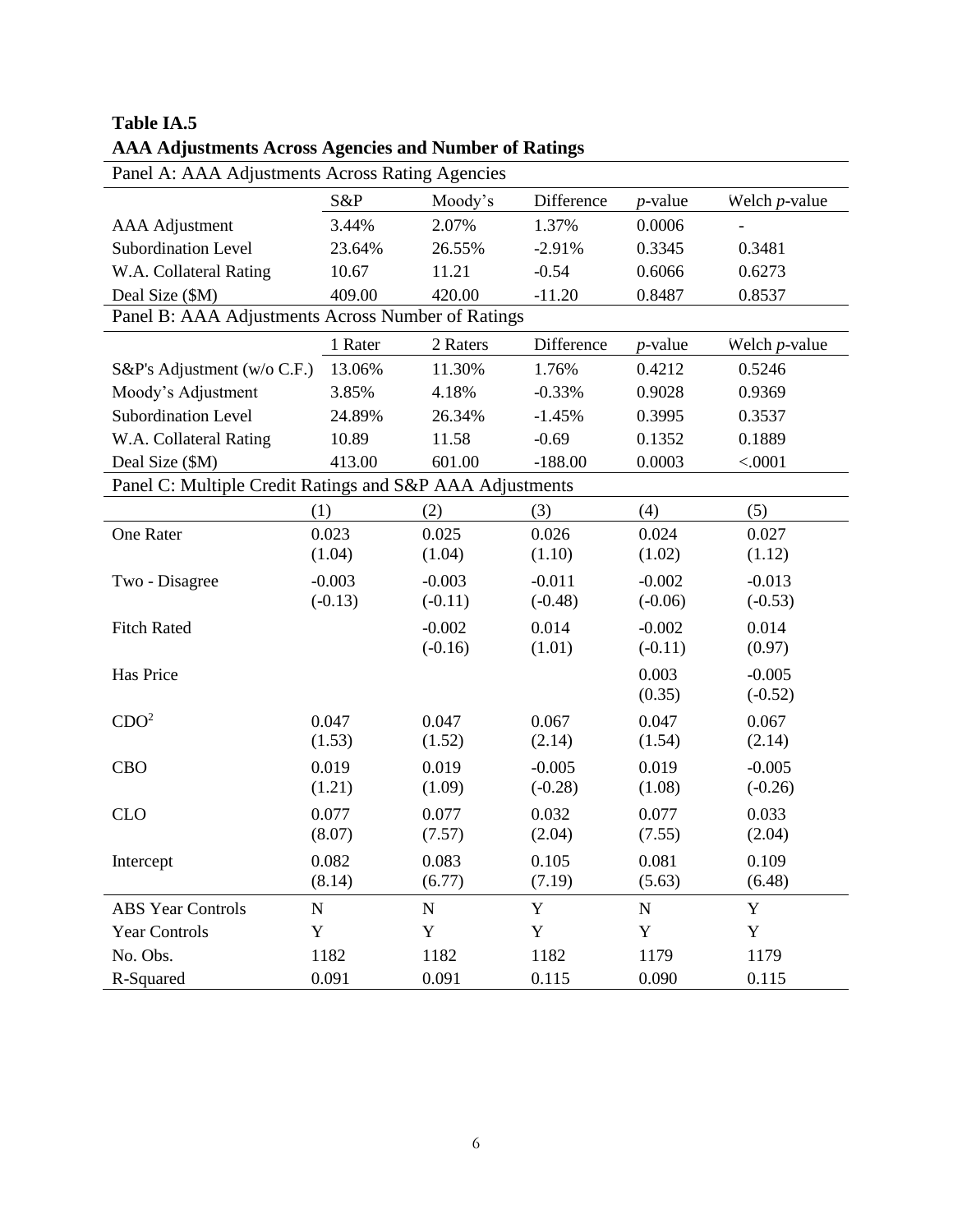|                          | (1)                   | (2)                   | (3)                   | (4)                   | (5)                   |
|--------------------------|-----------------------|-----------------------|-----------------------|-----------------------|-----------------------|
| <b>One Rater</b>         | $-0.010$<br>$(-0.25)$ | $-0.010$<br>$(-0.26)$ | $-0.006$<br>$(-0.16)$ | $-0.010$<br>$(-0.26)$ | $-0.007$<br>$(-0.16)$ |
| Two - Disagree           | $-0.091$<br>$(-2.54)$ | $-0.092$<br>$(-2.57)$ | $-0.093$<br>$(-2.55)$ | $-0.091$<br>$(-2.55)$ | $-0.092$<br>$(-2.52)$ |
| <b>Fitch Rated</b>       |                       | 0.002<br>(0.12)       | 0.002<br>(0.09)       | 0.002<br>(0.14)       | 0.002<br>(0.11)       |
| Has Price                |                       |                       |                       | 0.002<br>(0.20)       | 0.003<br>(0.32)       |
| CDO <sup>2</sup>         | $-0.065$<br>$(-2.43)$ | $-0.064$<br>$(-2.35)$ | $-0.061$<br>$(-1.98)$ | $-0.064$<br>$(-2.32)$ | $-0.061$<br>$(-1.97)$ |
| <b>CBO</b>               | $-0.025$<br>$(-1.42)$ | $-0.025$<br>$(-1.31)$ | $-0.023$<br>$(-1.17)$ | $-0.025$<br>$(-1.31)$ | $-0.023$<br>$(-1.14)$ |
| <b>CLO</b>               | $-0.041$<br>$(-2.99)$ | $-0.040$<br>$(-2.77)$ | $-0.023$<br>$(-1.59)$ | $-0.040$<br>$(-2.75)$ | $-0.022$<br>$(-1.51)$ |
| Intercept                | 0.056<br>(6.11)       | 0.055<br>(4.87)       | 0.055<br>(4.19)       | 0.054<br>(4.04)       | 0.052<br>(3.39)       |
| <b>ABS Year Controls</b> | $\mathbf N$           | $\mathbf N$           | Y                     | $\mathbf N$           | Y                     |
| <b>Year Controls</b>     | Y                     | Y                     | Y                     | Y                     | Y                     |
| No. Obs.                 | 794                   | 794                   | 794                   | 791                   | 791                   |
| R-Squared                | 0.033                 | 0.033                 | 0.053                 | 0.033                 | 0.053                 |

Panel D: Multiple Credit Ratings and Moody's AAA Adjustments

This table reports the results of difference in means tests (Panels A & B) and OLS regressions (Panels C & D). Reported are *p*-values assuming equal variances across samples (*p-value*) and unequal variances (*Welch p-value*) with one exception. In Panel A, S&P's model has been augmented with an estimate of deal-specific cash flow protection and a paired *t*-test is reported. The details of the estimation can be found in Internet Appendix IA 2.G. For the OLS regressions, the dependent variable is S&P's AAA Adjustment (Panel C) and Moody's AAA Adjustment (Panel D)*.* All independent variables are defined in Table IA.4. White (1980) heteroskedasticity-adjusted t-statistics are in the parentheses.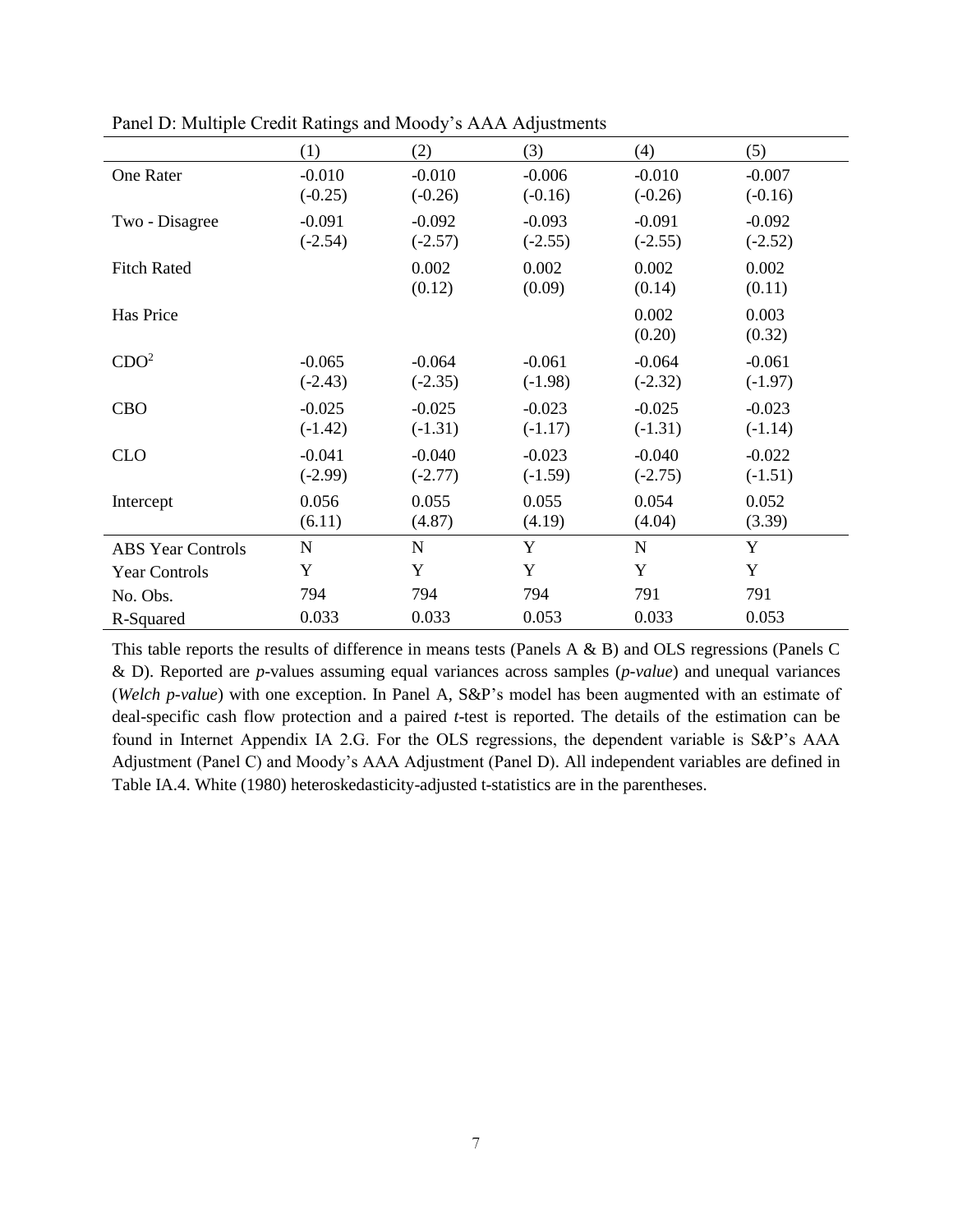| (1)         | (2)         | (3)                                                                             | (4)                 | (5)                                                              | (6)       |
|-------------|-------------|---------------------------------------------------------------------------------|---------------------|------------------------------------------------------------------|-----------|
| 0.845       | 0.908       | 0.770                                                                           | 0.786               | 0.356                                                            | 0.468     |
| (7.77)      | (8.08)      | (5.41)                                                                          | (6.02)              | (5.23)                                                           | (4.63)    |
| 0.620       | 0.623       | 0.470                                                                           | 0.439               | 0.436                                                            | 0.463     |
| (4.47)      | (4.48)      | (3.05)                                                                          | (2.88)              | (4.34)                                                           | (3.97)    |
|             |             |                                                                                 |                     | 0.575                                                            | 0.570     |
|             |             |                                                                                 |                     | (17.41)                                                          | (12.31)   |
|             |             | 0.079                                                                           | 0.080               |                                                                  | 0.004     |
|             |             | (4.87)                                                                          | (4.95)              |                                                                  | (0.30)    |
|             |             | 0.083                                                                           | 0.091               |                                                                  | 0.000     |
|             |             | (7.78)                                                                          | (8.00)              |                                                                  | (0.01)    |
|             |             | 0.143                                                                           | 0.154               |                                                                  | 0.014     |
|             |             | (4.19)                                                                          | (4.70)              |                                                                  | (0.66)    |
|             |             | $-0.085$                                                                        | $-0.066$            |                                                                  | $-0.144$  |
|             |             |                                                                                 |                     |                                                                  | $(-3.07)$ |
|             |             |                                                                                 |                     |                                                                  | $-0.004$  |
|             |             |                                                                                 | (0.71)              |                                                                  | $(-0.39)$ |
|             | 0.087       |                                                                                 | 0.078               |                                                                  | 0.058     |
|             |             |                                                                                 |                     |                                                                  | (3.10)    |
|             | $-0.014$    |                                                                                 | $-0.015$            |                                                                  | $-0.003$  |
|             |             |                                                                                 |                     |                                                                  | $(-1.06)$ |
|             |             |                                                                                 | $-0.009$            |                                                                  | $-0.005$  |
|             |             |                                                                                 |                     |                                                                  | $(-2.05)$ |
| 0.106       | 0.139       | 0.046                                                                           | 0.075               | $-0.095$                                                         | $-0.075$  |
|             |             |                                                                                 |                     |                                                                  | $(-4.73)$ |
| $\mathbf N$ | $\mathbf N$ | Y                                                                               | Y                   | ${\bf N}$                                                        | Y         |
| 643         | 643         | 643                                                                             | 643                 | 643                                                              | 643       |
| 0.279       | 0.327       | 0.426                                                                           | 0.467               | 0.635                                                            | 0.660     |
|             | (19.51)     | $-0.033$<br>$(-2.53)$<br>(2.95)<br>$(-3.44)$<br>$-0.004$<br>$(-1.19)$<br>(9.26) | $(-2.31)$<br>(3.54) | $(-2.78)$<br>0.009<br>(2.76)<br>$(-4.04)$<br>$(-2.77)$<br>(4.39) | $(-7.91)$ |

**Table IA.6 Regressing S&P AAA Adjustment on Differences in Assumptions and Deal Characteristics**

This table reports the results of OLS regressions. The dependent variable is the S&P AAA Adjustment (Panel A) and Moody's AAA Adjustment (Panel B)*. 'Positive (Negative) CRD'* is set equal to CRD when the value is positive (negative), and zero otherwise. *CRD,* or Collateral Risk Disagreement, is the SDR using S&P's assumptions minus the SDR using Moody's assumptions, under our version of S&P's model*. 'SDR'* is the AAA SDR reported in S&P's surveillance report*. 'CBO', 'CLO,* and *'CDO<sup>2</sup>* are dummy variables that take on a value of one when the security is collateralized with bonds, loans, or CDOs respectively and zero otherwise*. 'Other'* is a dummy variable that takes on a value of one when the security is not any of the preceding types, or an ABS CDO, and zero otherwise. *'Fitch Rated'* is a dummy variable that takes on a value of one when Fitch also rated the AAA tranches and zero otherwise. *'Insured'* is a dummy variable that takes on a value of one when at least one of the AAA tranches was wrapped and zero otherwise. *'Log(Manager)'* is the log of the number of previous deals the collateral manager has been involved with. *'Log(Underwriter)'* is the log of the number of previous deals the lead underwriter has previously underwritten. *Year Controls* indicates specifications when year fixed effects were used for years 2003-2007. 81 additional reports lack the initial AAA scenario SDR needed to calculate the AAA adjustment and are excluded from the sample. White (1980) heteroskedasticity-adjusted t-statistics are in the parentheses.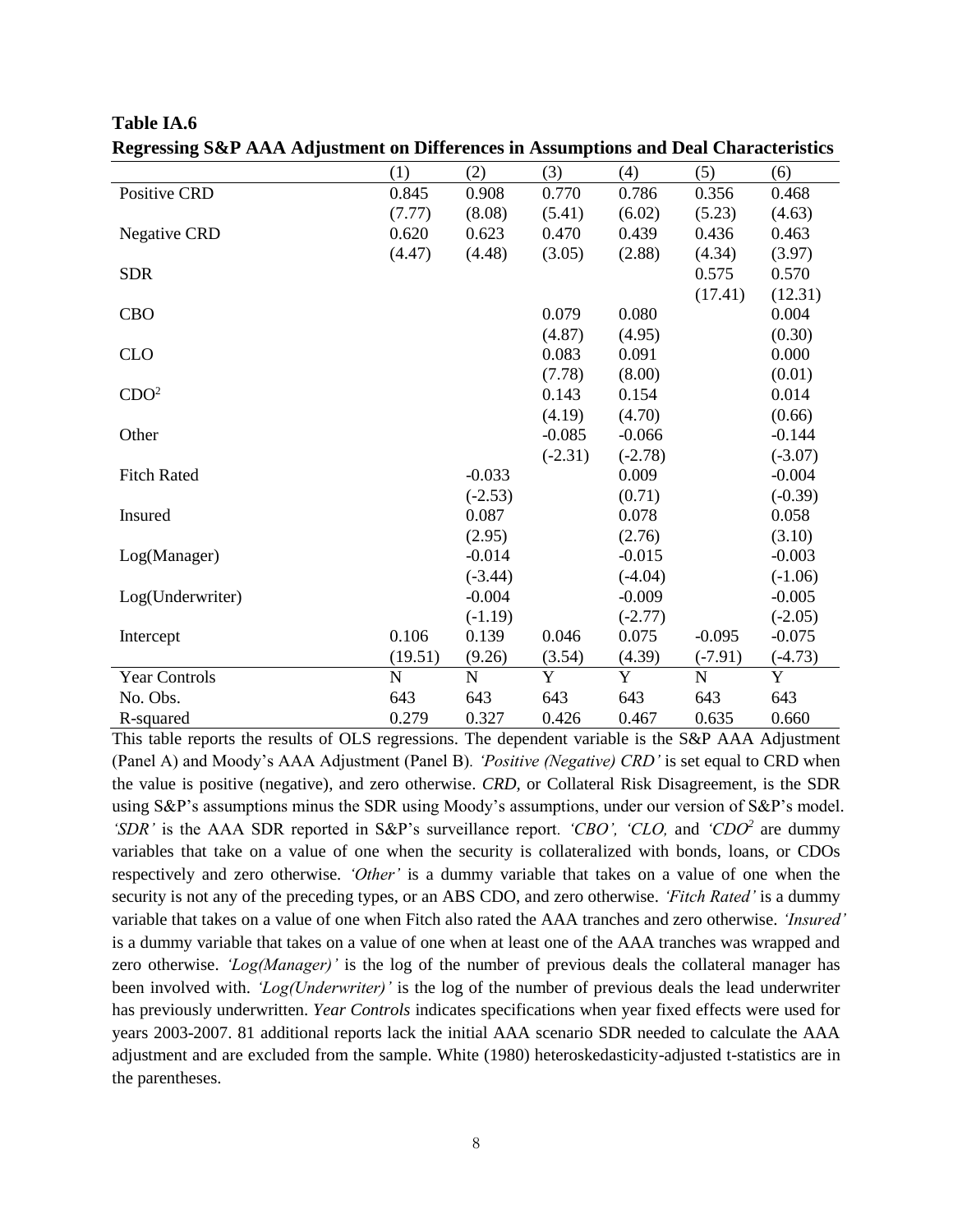|                                  |                    |                  | $AAA_{Moody's} > AAA_{Actual} > AAA_{S&P} > AAA_{Actual} >$ |
|----------------------------------|--------------------|------------------|-------------------------------------------------------------|
|                                  | <b>Full Sample</b> | $\rm AAA_{S\&P}$ | $\rm AAA_{Moody's}$                                         |
| AAA Distance to S&P's Model      | 8.42%              | 7.08%            | 4.87%                                                       |
|                                  | (.0023)            | (.0080)          | (.0080)                                                     |
| Moody's<br>Distance<br>AAA<br>to |                    |                  |                                                             |
| Model                            | 6.53%              | 4.07%            | 3.20%                                                       |
|                                  | (.0030)            | (.0041)          | (.0045)                                                     |
| Difference                       | 1.88%              | 3.01%            | 1.67%                                                       |
| $p$ -value                       | < 0.0001           | 0.0006           | 0.0860                                                      |
| No. Obs.                         | 492                | 72               | 49                                                          |

**Table IA.7 Average Distance from Realized AAA Sizes to Model-Implied AAA Sizes**

This table reports the average distance from realized AAA tranche sizes to model-implied AAA sizes for S&P and Moody's. S&P's model has been augmented with an estimate of deal-specific cash flow protection. Standard errors are reported in the parenthesis. The statistical significance of the difference between the two values is assessed using a paired *t*-test from which we report the *p*-value in *italics*.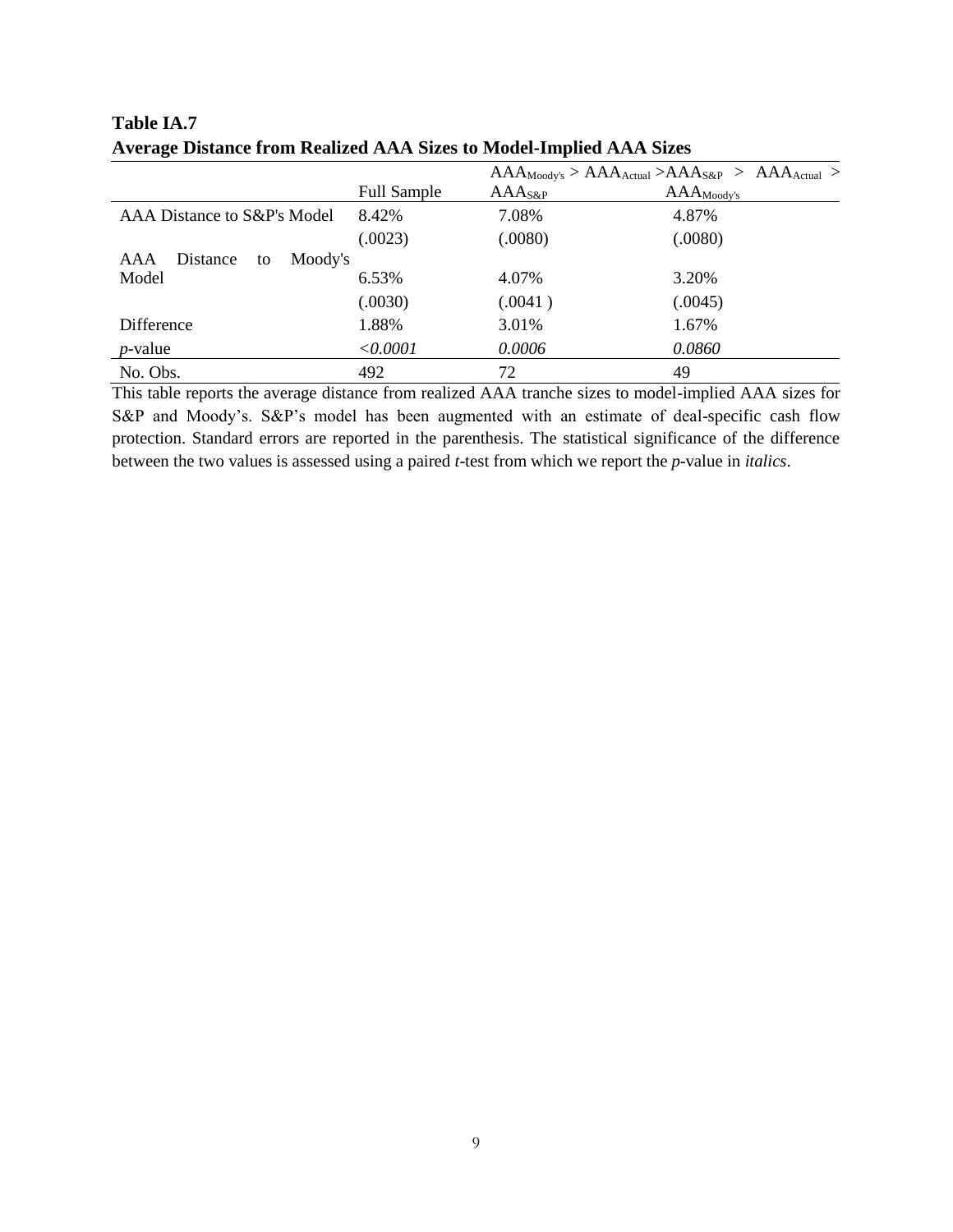## **Worst Rating Performance**



## **Figure IA.1**

## **CDO Performance and Agency Participation and Agreement**

This figure illustrates the percentage of CDOs experiencing downgrades to a rating of C or D by year of issuance. The number of notches downgraded is computed as of June 30, 2010. *Two - Agree* refers to CDOs who receive a rating by both Moody's and S&P, and they agree about ratings for all originally AAA tranches. *Two - Disagree* refers to CDOs who are rated by both S&P and Moody's and they disagree about ratings on some AAA tranches. The collateral-type distribution for each column is standardized using weights from the overall sample before calculating the mean. Reported for each column is its 90% confidence interval.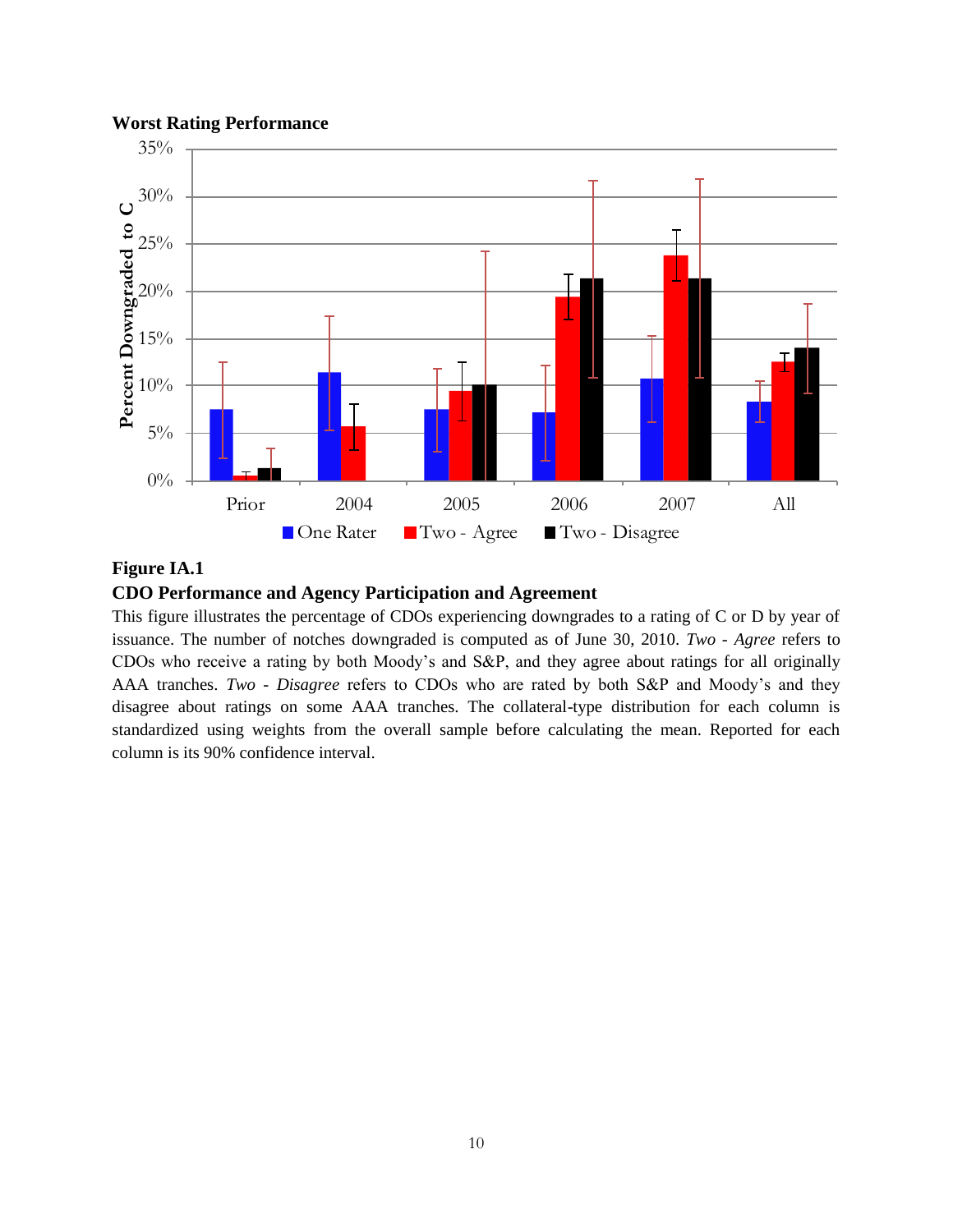

## **Figure IA.2**

**S&P Model AAA with S&P's Assumptions (x-axis) and Moody's Model AAA with Moody's Assumptions (y-axis)** 

This figure graphs the allowable percentage of AAA from S&P's model and Moody's model. S&P's allowable AAA is calculated using S&P's assumptions and Moody's allowable AAA is calculated using Moody's assumptions.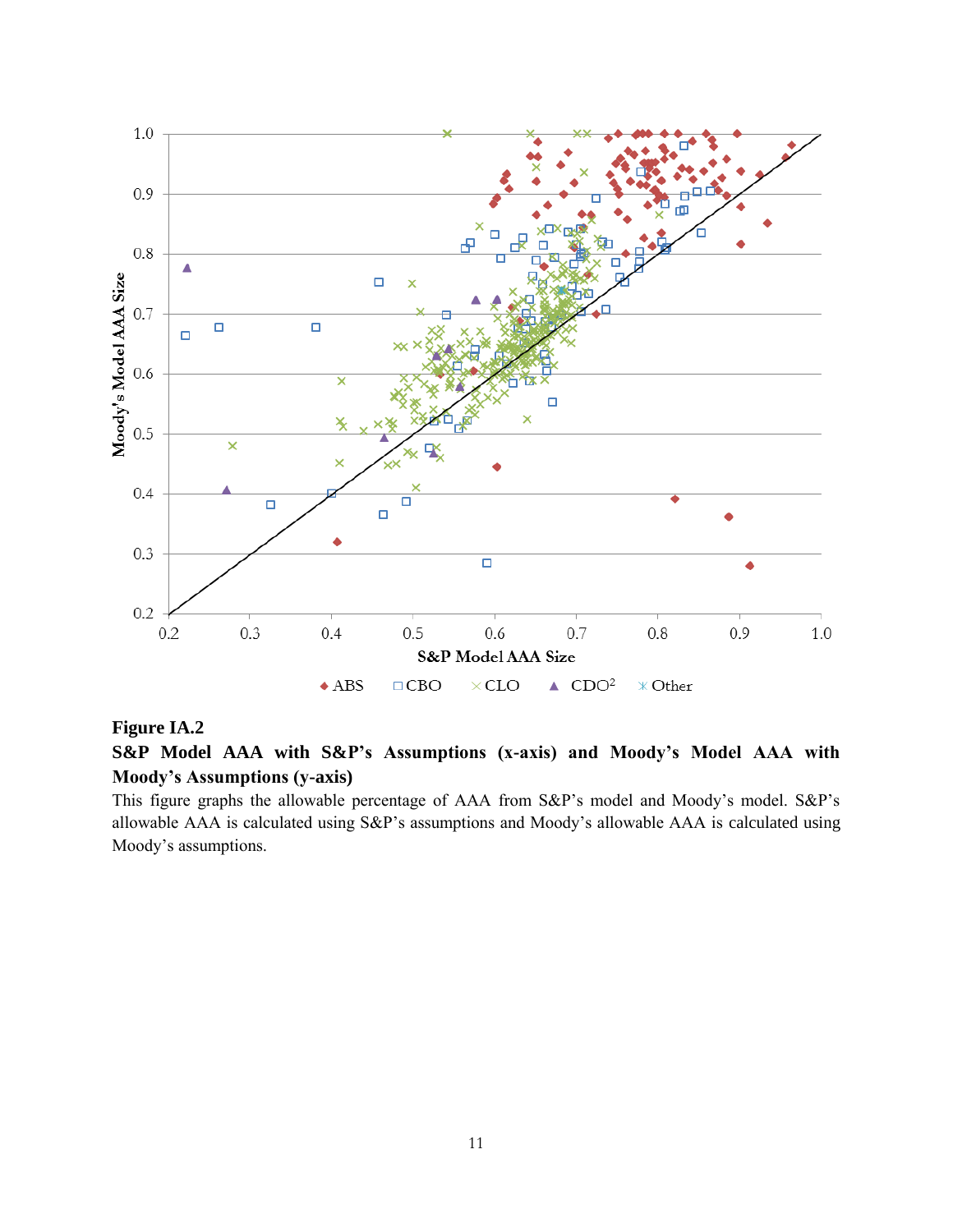### **Internet Appendix IA 2**

#### *A. Moody's and S*&*P Modeling Methodologies.*

Moody's and S&P use different underlying frameworks to model CDO risk. Moody's primarily uses the binomial expansion technique (BET) method to model CDOs, while S&P uses the Gaussian Copula Monte Carlo Simulation approach that is widely distributed in industry.

The main innovation in Moody's BET CDO valuation model is to incorporate default correlations by modeling the collateral pool as a smaller number of independent assets, where the number of representative assets in the pool is the diversity score (*DS*). Each representative asset has an independent probability of default of *p*. Therefore, the total number of defaults over the life of a deal follows a binomial distribution. A tranche loss rate is calculated for each possible number of these *DS* assets experiencing default. Total expected loss is calculated by computing a weighted average of the tranche's loss given *j* defaults, where the probability of *j* defaults out of *DS* independent assets is determined by the binomial distribution. An "idealized" expected loss table then converts the expected loss to a credit rating.

In contrast to Moody's reduced-form diversity score approach, the structural approach used by S&P (or copula approach, which is also used by Fitch) assumes that movements in asset values are correlated. All asset values are simulated many times with a given correlation structure to produce a distribution of the portfolio value. This distribution is then used to generate a set of scenario default rates (SDR). The calculation of SDR is analogous to finding Value-at-Risk (VaR) at a given confidence level for a rating.

Apart from S&P's credit risk modeling of the collateral pool, each tranche must undergo a separate cash flow analysis (except synthetic CDOs which are relatively more recent). However, secondary cash flow modeling is only sparsely described and S&P's cash flow model is not publically distributed. The Gaussian Copula credit risk model is the main model S&P discussed and distributed in industry. Hence, we focus on the S&P credit risk model, but in additional tests allow for deal-specific cash flow features.

#### *B. Bloomberg Universe of CDOs.*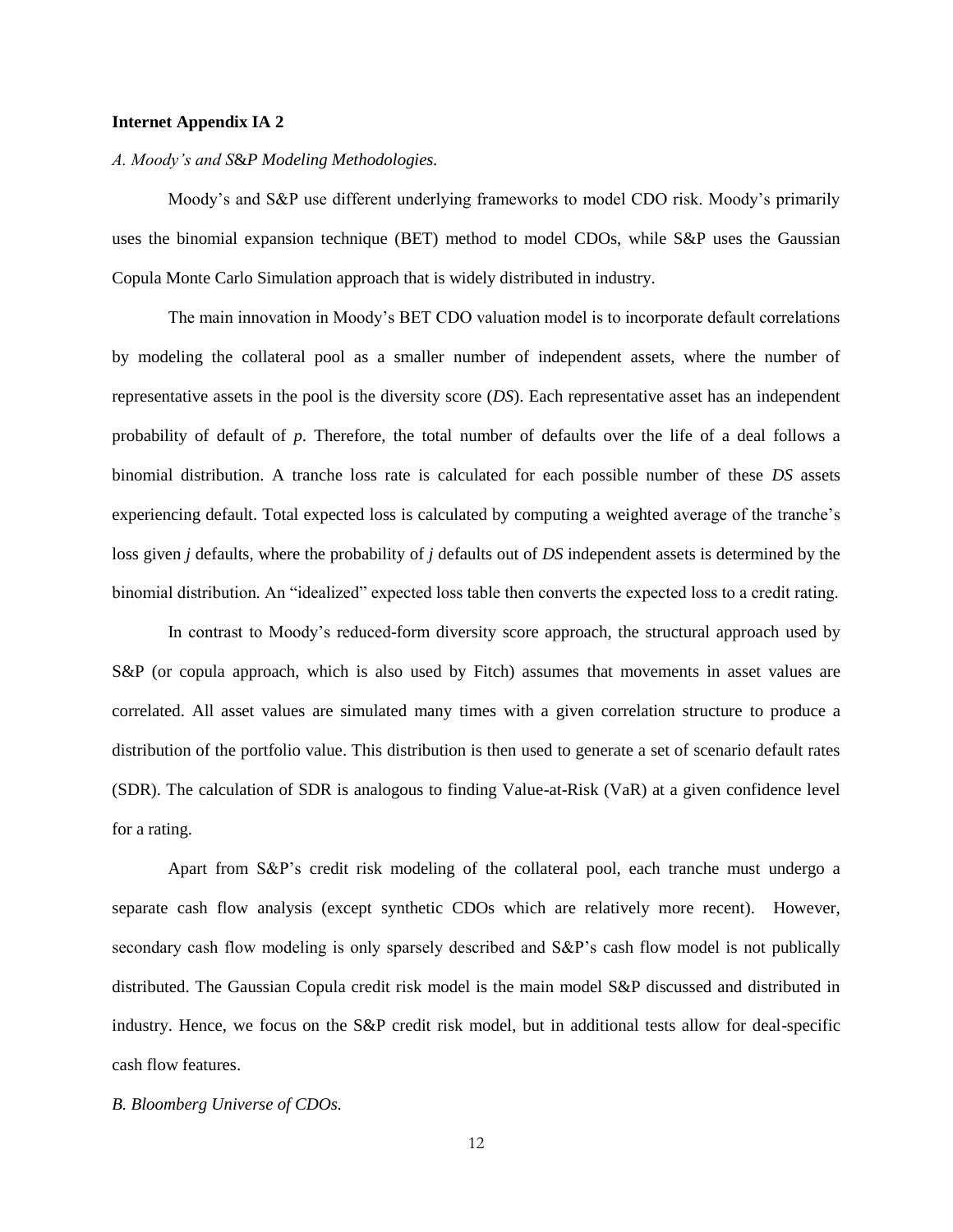For the majority of the analysis we rely on CDOs rated by both S&P and Moody's and use information reported by these two agencies as our primary data source. The biggest exception is the use of Bloomberg to gather the ratings history for the deals in our sample. In addition, we perform a broader set of analysis on all securities classified as CDOs by Bloomberg. Included in the Bloomberg data is deal level information related to each deal's characteristics as well as tranche level data including the full rating history of each agency rating the tranche. While Bloomberg contains data on a large number of securities, steps must be taken to prepare the raw information for analysis.

The first step in the cleaning process is identifying and removing any duplicate entries that relate to the same underlying CDO. Each deal in the Bloomberg universe is assigned a ticker, however there is not a one-to-one relationship between a ticker and a CDO. Instead, due to regulations and reporting requirements, CDOs are often listed under multiple tickers.<sup>1</sup> Luckily, the tickers are constructed in such a way that that identifying multiple tickers that correspond to the same CDO can be done quite effectively. Specifically, a CDO that is registered under two different names will have tickers that only differ in their final letter. Therefore, duplicate entries can be easily identified and removed, using the effective date and relative tranche sizes of the security as a secondary check to verify that multiple tickers do in fact represent the same deal.

After removing duplicate entries from the database, the deal level characteristics such as the year of origination and the type of underlying collateral used in the deal are gleaned from Bloomberg. When type information is unavailable, the data is collected by performing hand searches on the rating agency websites, matching on the issuer name and effective date reported by Bloomberg for the CDO.

Following this, we supplement the dataset with a list of Event of Default (EOD) notifications received from deal managers as reported by S&P. The report used contains a comprehensive list of all CDOs that were rated by S&P that experienced an EOD notice. This list was linked back to the previous data by searching Bloomberg for the CDO name and collecting the tickers associated with the deal. While

 $\overline{\phantom{a}}$ 

<sup>1</sup> An example of this is 1888 Fund, Ltd. In Bloomberg, this CDO is represented by both GUGG 2002-1A and GUGG 2002-1X.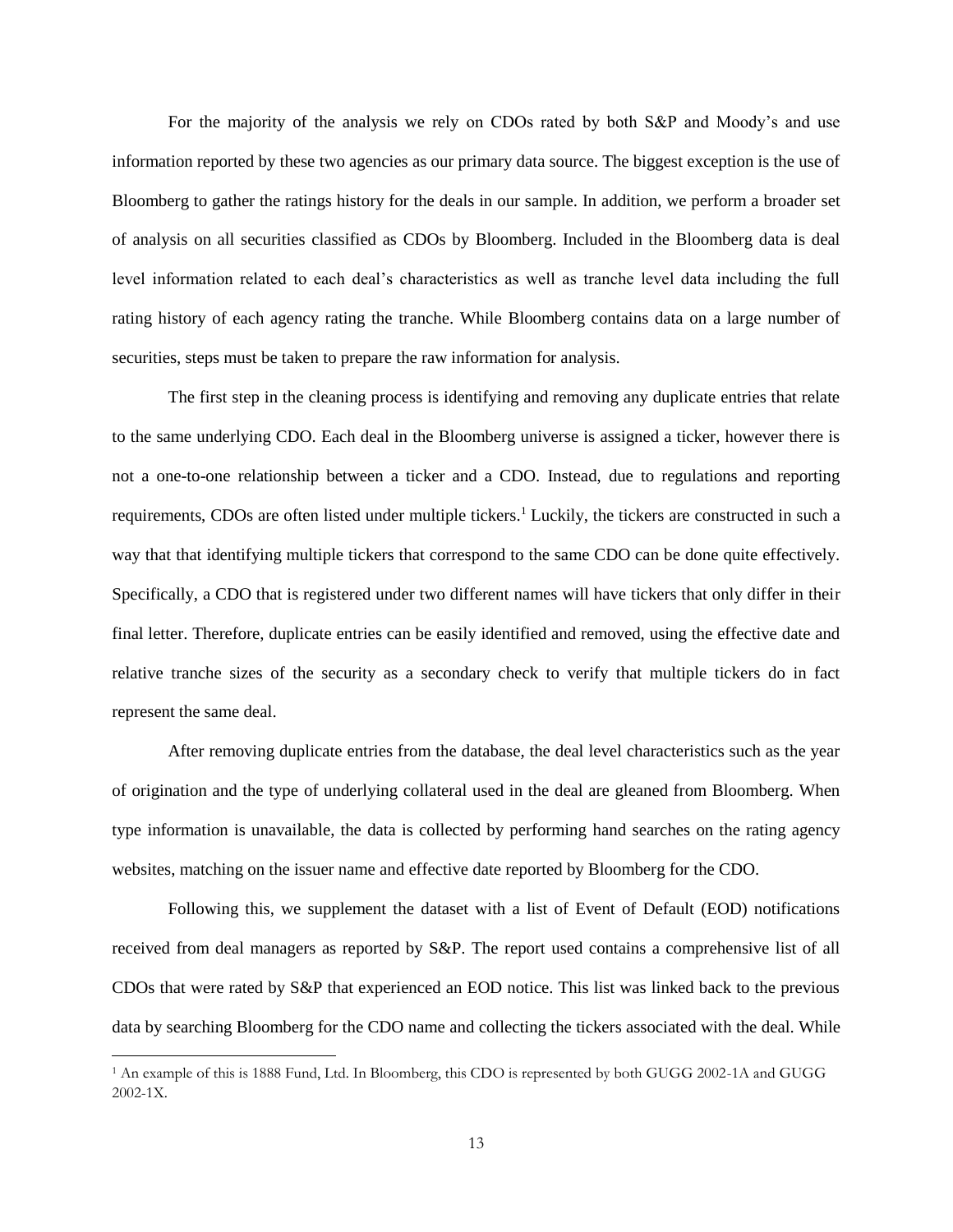the report contains a comprehensive list of all CDOs rated by S&P (and possible Moody's as well), it does not include CDOs that were rated by Moody's but not S&P. For the 272 deals that fall into this category, hand searches were performed on the internet to identify any EOD notices that would be posted on financial websites such as Reuters or Bloomberg, as well as press releases issued by the deal's collateral manager or underwriter. It should be noted that it is possible that not all CDOs that experienced an Event of Default notice would be caught by such a methodology. However, since only deals rated by Moody's and not S&P would be affected by such steps, any EOD notices not caught would bias against finding evidence of deals rated solely by Moody's underperforming other groups, an relationship that we still find in our sample.

Finally, when classifying deals as having the worst possible performance we rely solely on the ratings issued by Moody's and S&P. Deals which either get downgraded to the lowest possible level, are listed as being in default, or, in some cases, have their ratings withdrawn, fall into this category. However, deals which are fully paid off would also have their ratings withdrawn after the deal closes. Therefore, we require that a deal contain a AAA tranche that has been previously downgraded to speculative grade and is not upgraded back to investment grade prior to its rating being withdrawn to be considered in default, therefore placing it in the badly performing category.

### *C. Missing Data from a Portion the Dataset.*

In our sample, the data we use is gathered almost exclusively from documents published from the rating agencies themselves. However, for a small subset of the CDOs that we study we must rely on preliminary reports that do not contain all the information needed. However, we can estimate these missing values based on the data that the rating agencies do provide.

While the surveillance reports in our sample do list the aggregate number of obligors in the underlying collateral pool, they do not contain asset level data. Beyond that, we do not have any information on the number of obligors for the 24 CDOs where the New Issue report was used as a data source. Because the sizes of the underlying assets are important when computing the correlation, we estimate the number of equal weighted assets that the pool is equivalent to using information on the loss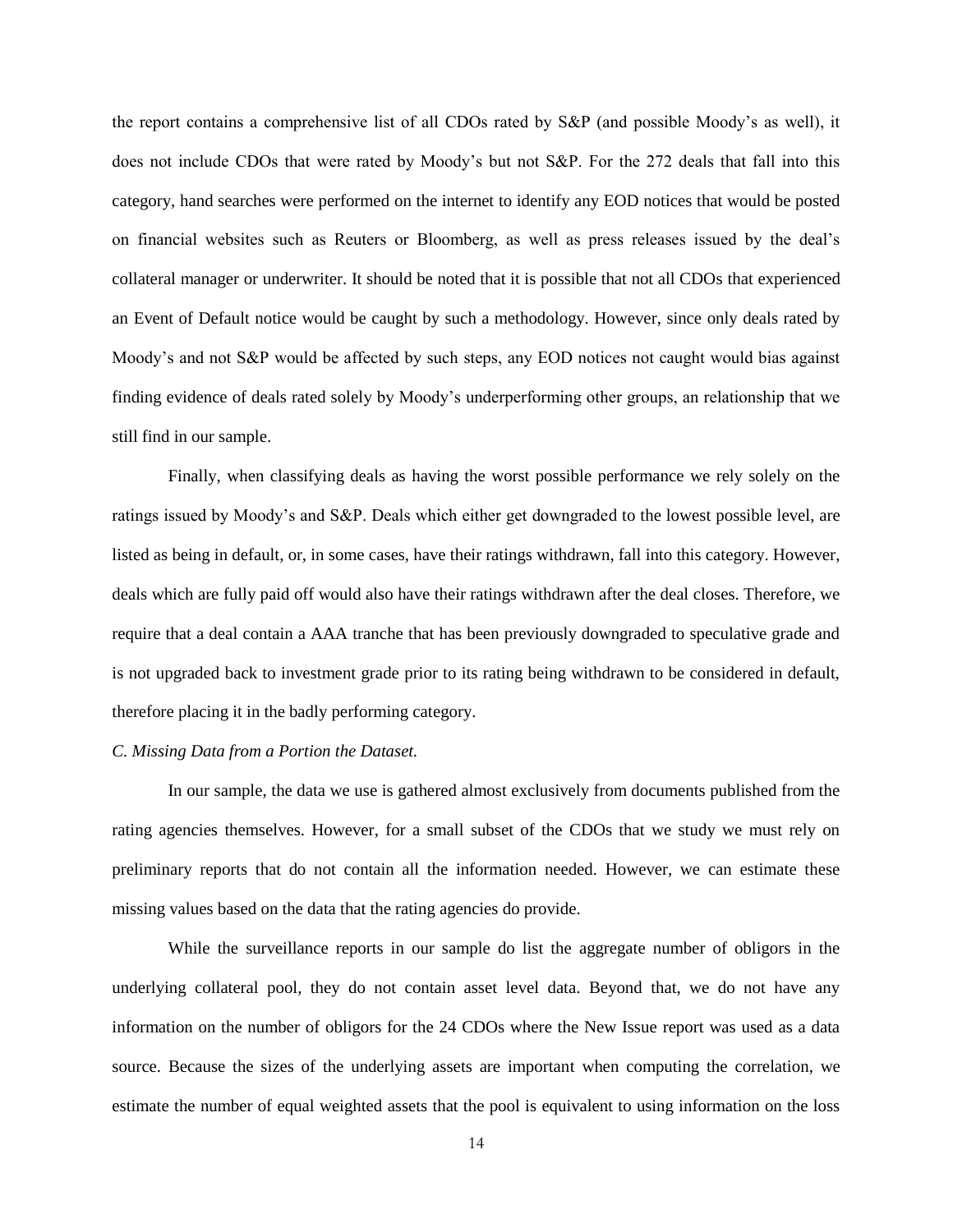distribution provided by S&P. The derivation for the number of assets is provided below. When comparing the estimated number of assets to the actual number reported by S&P, the two numbers exhibit a correlation of 0.85. However, the Monte Carlo simulations are not sensitive to this fact—the correlation between the model outputs when the estimated number of assets is used and when the reported number of obligors is used is 0.9807 in our sample.

#### *D. Representative Number of Obligors*

Given the variance of an asset pool, the amount of this variance that asset correlation contributes, and probability of default of the underlying assets, one can easily estimate the number of obligors that the pool should be composed of. In particular, given the probability of default for any given asset in the pool,  $p$ , and the number of assets that comprise the pool,  $n$ , the variance of the defaults in the pool will be:

$$
Var(Correlated\text{ }A\text{ }Sset\text{ }Pool) = \frac{p \cdot (1-p)}{n}
$$

When taking correlation of the underlying assets into consideration and using the definition of Correlation Measure,  $CM$ , provided by S&P, the variance becomes:

$$
Var(Correlated Asset Pool) = \frac{p \cdot (1-p)}{n} \cdot CM^2
$$

In S&P's case, they report the annualized standard deviation of the defaults for the asset pool with correlation,  $VM$ . Therefore, the variance of the pool over the life of the deal (WAM) is equivalent to:

$$
Var(Correlated\, Asset\,Pool) = VM^2 \cdot WAM
$$

Finally, given that the annual probability of default is reported as the Default Measure,  $DM$ , one can calculate the probability of default of the average asset in the pool as  $DM \cdot WAM$  and substitute this value in for  $p$ . Therefore, setting the two equations above equal to each other, one will get that:

$$
VM^{2} \cdot WAM = \frac{(DM \cdot WAM) \cdot (1 - (DM \cdot WAM))}{n} \cdot CM^{2}
$$

or alternatively, given all the other metrics, one can calculate the number of assets the underlying pool represents as: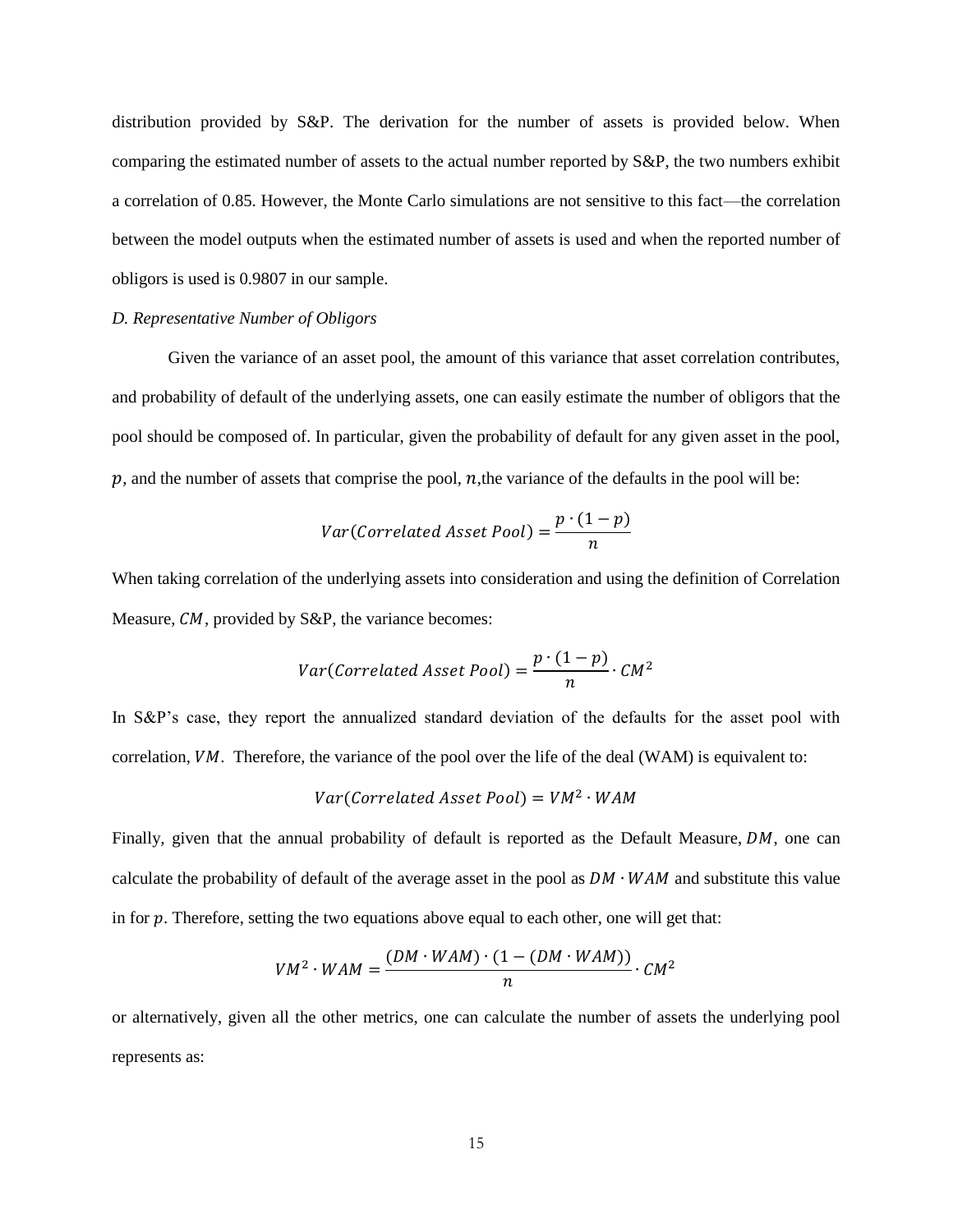$$
n = \frac{DM \cdot (1 - DM \cdot WAM)}{VM^2} \cdot CM^2
$$

## *E. Asset Correlation*

The variance of the percentage of defaults in a pool of assets,  $Var(D_P)$  is:

$$
Var(D_P) = \sum_{i=1}^{N} h_i \cdot Var(D_i) + \sum_{i=1}^{N} \sum_{j \neq i}^{N} h_i \cdot h_j \cdot Cov(D_i, D_j)
$$
  
= 
$$
\sum_{i=1}^{N} h_i^2 \cdot Var(D_i) + \sum_{i=1}^{N} \sum_{j \neq i}^{N} h_i \cdot h_j \cdot \sqrt{Var(D_i)Var(D_j)} \rho_{i,j}
$$

where  $D_i$  is the default of asset i, and  $h_i$  is the percentage of asset i's size relative to the total asset pool. In the case of equal sized assets and equal probabilities of default, the assets become homogeneous with respect to their variances,  $Var(D_k)$ , and the equation simplifies to:

$$
= \frac{1}{N} \cdot Var(D_k) + \sum_{i=1}^{N} \sum_{j \neq i}^{N} \frac{1}{N \cdot N} \cdot Var(D_k) \rho_{i,j}
$$

Therefore, substituting the Average Correlation  $(\rho)$ 

$$
= \frac{1}{N} \cdot Var(D_k) + \frac{N-1}{N} \cdot Var(D_k) \rho
$$

$$
= \left[\frac{1}{N} + \frac{N-1}{N} \cdot \rho\right] Var(D_k)
$$

In the case of Moody's correlation metric, the Diversity Score is such that the variance of a pool of DS independent and equal sized assets is:

$$
\frac{1}{DS} \cdot Var(D_k)
$$

Therefore the average correlation should be such that both portfolios have the same variance: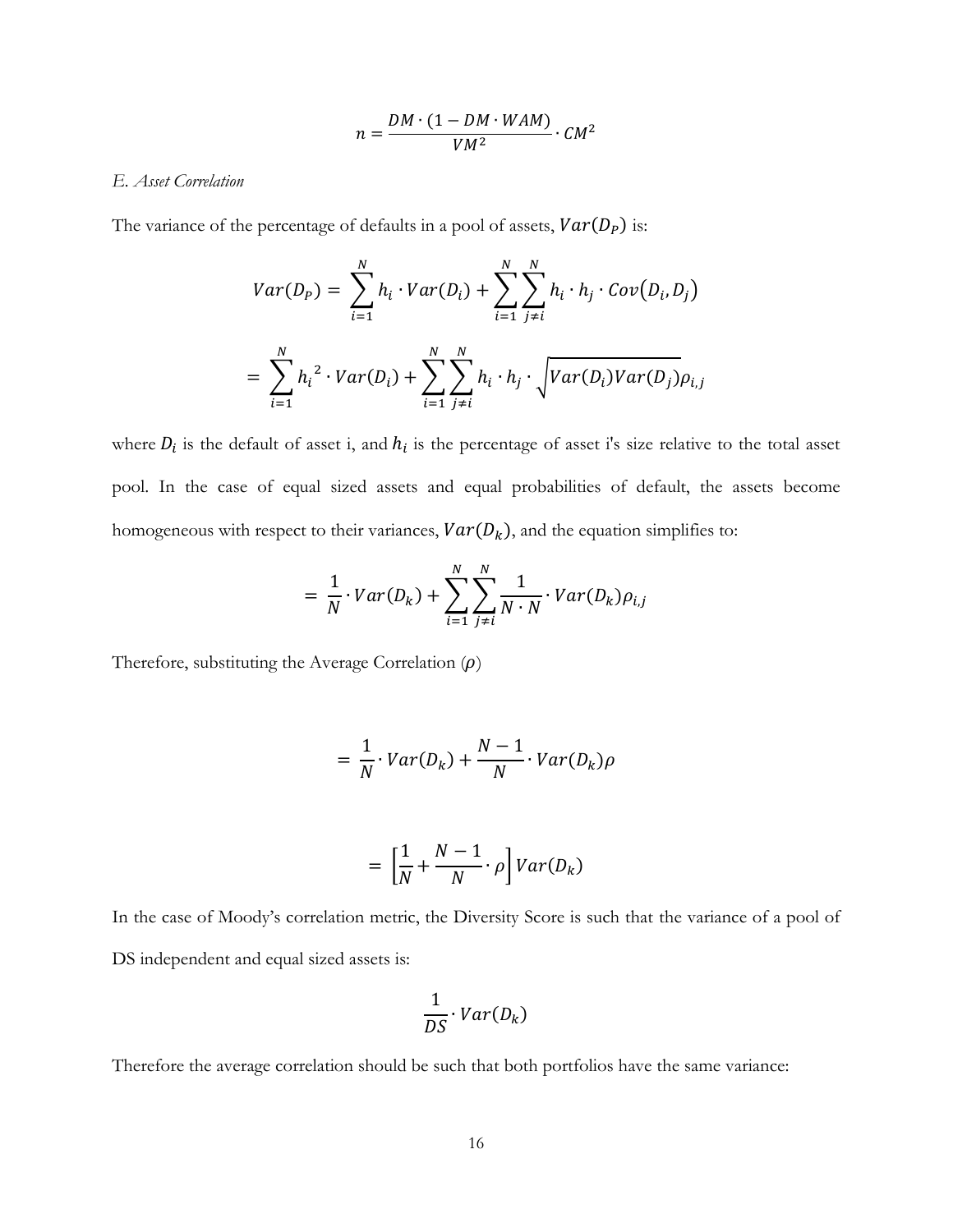$$
\frac{1}{DS} \cdot Var(D_k) = \left[\frac{1}{N} + \frac{N-1}{N} \cdot \rho\right] Var(D_k)
$$

$$
\frac{1}{DS} = \frac{1}{N} + \frac{N-1}{N} \cdot \rho
$$

$$
\frac{N - DS}{DS} = (N - 1) \cdot \rho
$$

$$
\rho = \frac{N - DS}{DS \cdot (N - 1)}
$$

In contrast, S&P's correlation measure, CM, is defined as the ratio of the standard deviation of the portfolio defaults with pair-wise correlations to the standard deviation of the portfolio without any correlations:

$$
CM = \frac{SD(Port with Corr.)}{SD(Port without Corr.)}
$$

$$
CM^{2} = \frac{Var(Port with Corr.)}{Var(Port without Corr.)}
$$

With equal sized assets, this equality reduces to:

$$
CM^2 = \frac{\frac{1}{N} \cdot Var(D_k) + \frac{N-1}{N} \cdot Var(D_k)\rho}{\frac{1}{N} \cdot Var(D_k)}
$$

$$
= \frac{\frac{1}{N} + \frac{N-1}{N} \cdot \rho}{\frac{1}{N}}
$$

$$
CM^2 = 1 + (N-1) \cdot \rho
$$

$$
CM^2 - 1 = (N-1) \cdot \rho
$$

$$
\rho = \frac{CM^2 - 1}{N - 1}
$$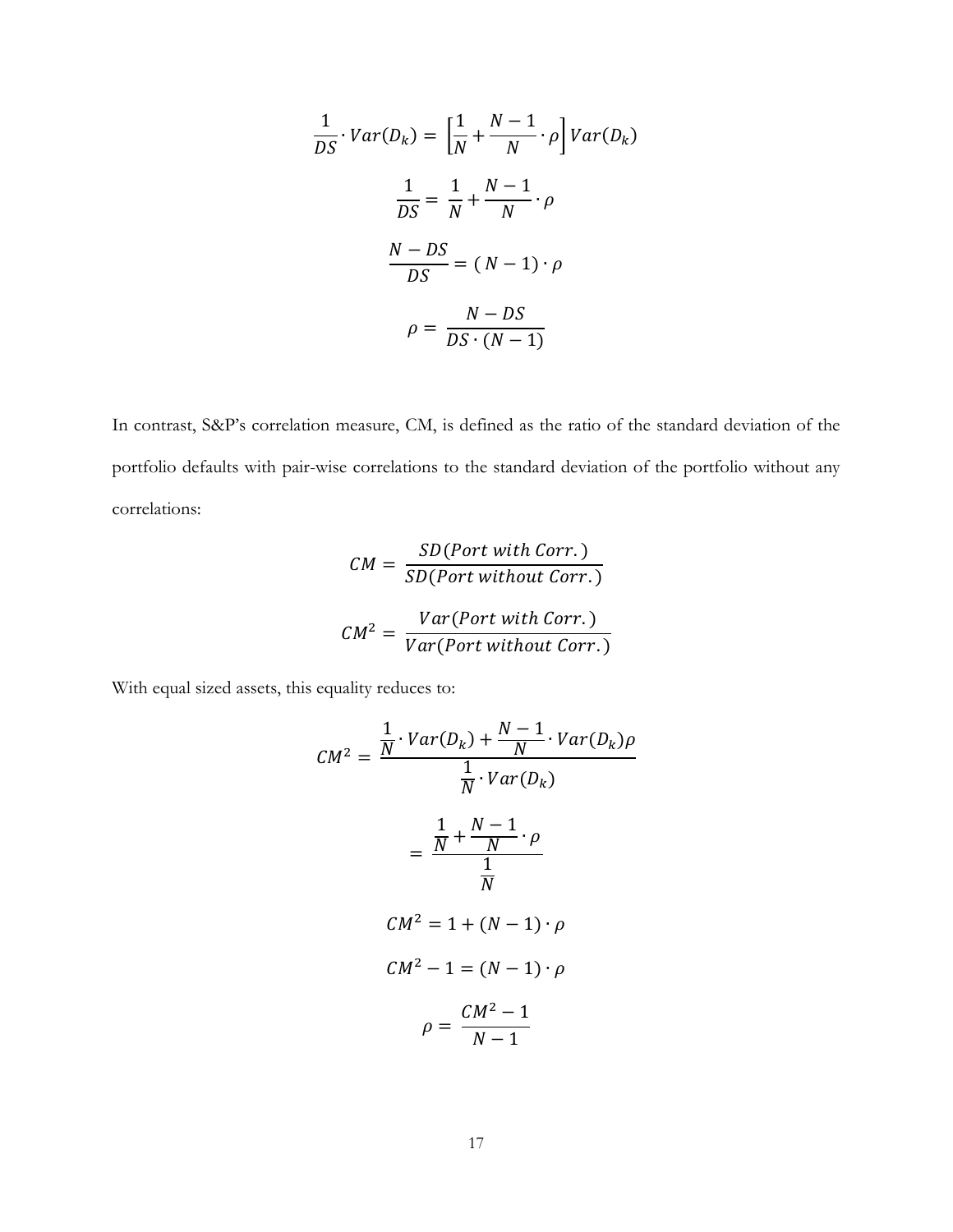Note: Both of these derivations use the assumption that the underlying assets are equal sized, which may be slightly restrictive. However, it should be noted that since the purpose of a CDO is to diversify risk, the most efficient way to do this with N assets is to choose assets of equal sizes.

## *F. Derivation of Yield Spread from Credit Spread*

Within our analysis, we infer investor risk perception from the spread they demand above an index rate for floating rate CDO tranches. If a note is sold at par, the demanded yield spread is simply equal to the coupon spread. However, tranches are not always sold at par. Furthermore, because investors receive coupons based on the index rate in addition to their note's coupon spread, the interest rate of the index must also be accounted for. In these cases the yield is estimated using the coupon spread and issuance price using the following methodology.

 We first estimate the equivalent fixed coupon rate the investor could earn in lieu of their floating payments by adding the tranche's coupon spread to the fixed leg of an appropriate interest rate swap based on the tranche's index (most commonly the 3-Month Libor). We choose the swap whose maturity most closely matches the weighted average life of the CDO tranche, and use the fixed rate as of the CDO's issuance date. Using this fixed coupon payment, the tranche's issuance price and the time to maturity (weighted average life), we calculate the yield to maturity. Finally, the fixed leg of the swap is subtracted from this yield. The result is the approximate floating spread above an index rate an investor would have earned had they bought the tranche at par.

## *G. Use of Moody's Binomial Expansion Technique Model*

Moody's introduced the BET model in 1996, and then introduced the Correlated BET model, an extension of the original BET model, in 2004. Moody's states that they use Monte Carlo simulations for synthetic CDOs and CDO<sup>2</sup>s (since 2004). However, for all CDOs in our sample Moody's continued to report the Diversity Score used in the original version of their BET model. In the continuing surveillance reports for all CDOs in our sample the underlying collateral correlation metric reported by Moody's is the Diversity Score. Since this is a direct model input used in their BET model, we infer that all of the CDOs